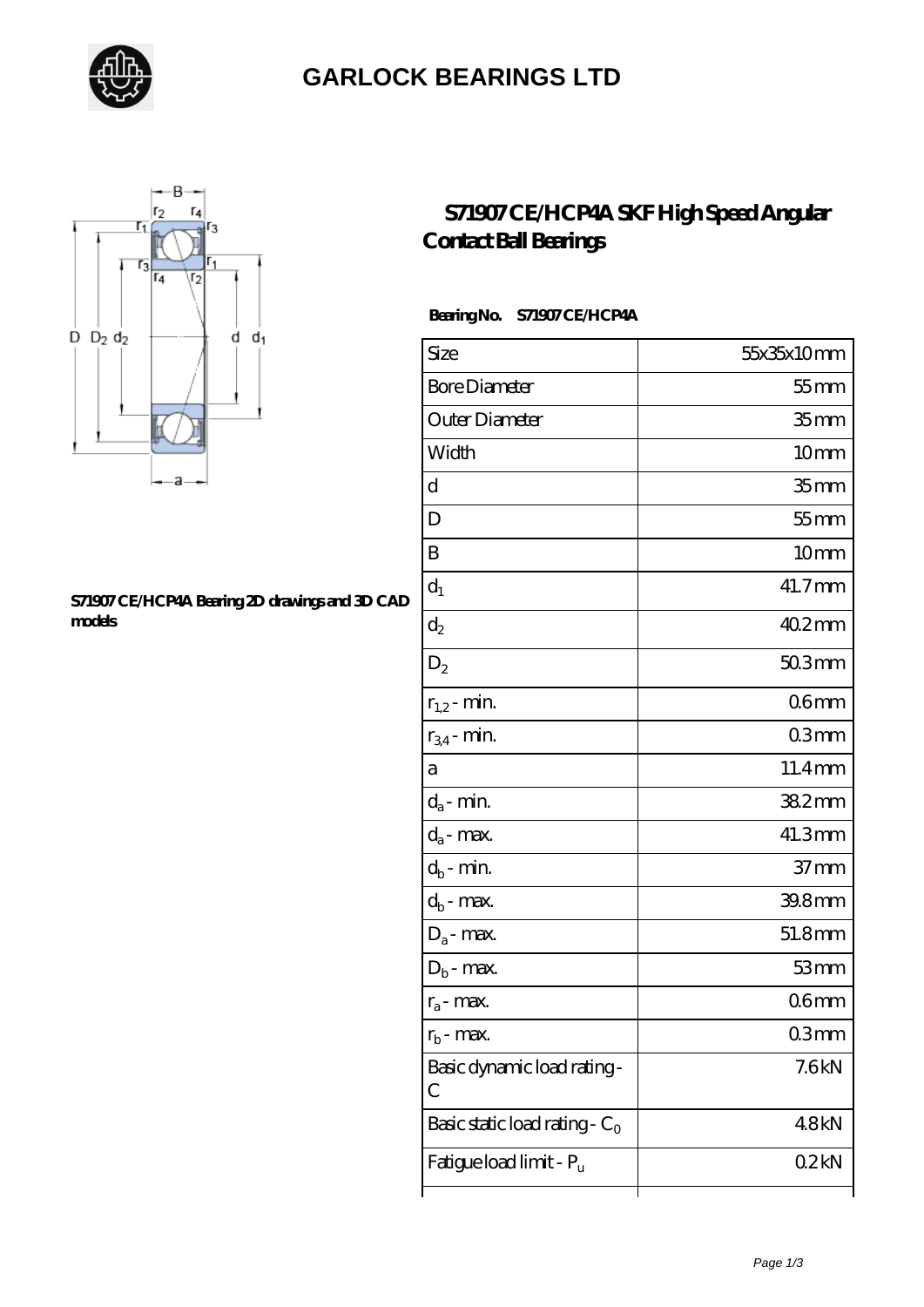

# **[GARLOCK BEARINGS LTD](https://letterstopriests.com)**

| Limiting speed for grease<br>lubrication | 43000r/min       |
|------------------------------------------|------------------|
| Ball - $D_w$                             | 5556mm           |
| $Ball - z$                               | 19               |
| Calculation factor - $f_0$               | 83               |
| Preload class $A - G_A$                  | 41 N             |
| Preload class $B - G_B$                  | 125N             |
| Preload class C - $G_C$                  | 250N             |
| Calculation factor - f                   | 1.05             |
| Calculation factor - f                   | 1                |
| Calculation factor - $f_{2A}$            | 1                |
| Calculation factor - $f_{2B}$            | 1.05             |
| Calculation factor - $f_{\chi}$          | 1.09             |
| Calculation factor - f <sub>HC</sub>     | 1.01             |
| Preload class A                          | 31 N/micron      |
| Preload class B                          | 48N/micron       |
| Preload class C                          | 66N/micron       |
| $d_1$                                    | 41.7mm           |
| $d_2$                                    | $402$ mm         |
| $\mathrm{D}_2$                           | $503$ mm         |
| $r_{1,2}$ min.                           | 06 <sub>mm</sub> |
| $r_{34}$ min.                            | 03mm             |
| $d_{a}$ min.                             | $382$ mm         |
| $d_a$ max.                               | 41.3mm           |
| $d_h$ min.                               | $37 \text{mm}$   |
| $d_h$ max.                               | 39.8mm           |
| $D_a$ max.                               | 51.8mm           |
| $D_{\rm b}$ max.                         | 53mm             |
| $r_a$ max.                               | 06 <sub>mm</sub> |
| $r_{\rm b}$ max.                         | 03mm             |
| Basic dynamic load rating C              | 7.61 kN          |
|                                          |                  |